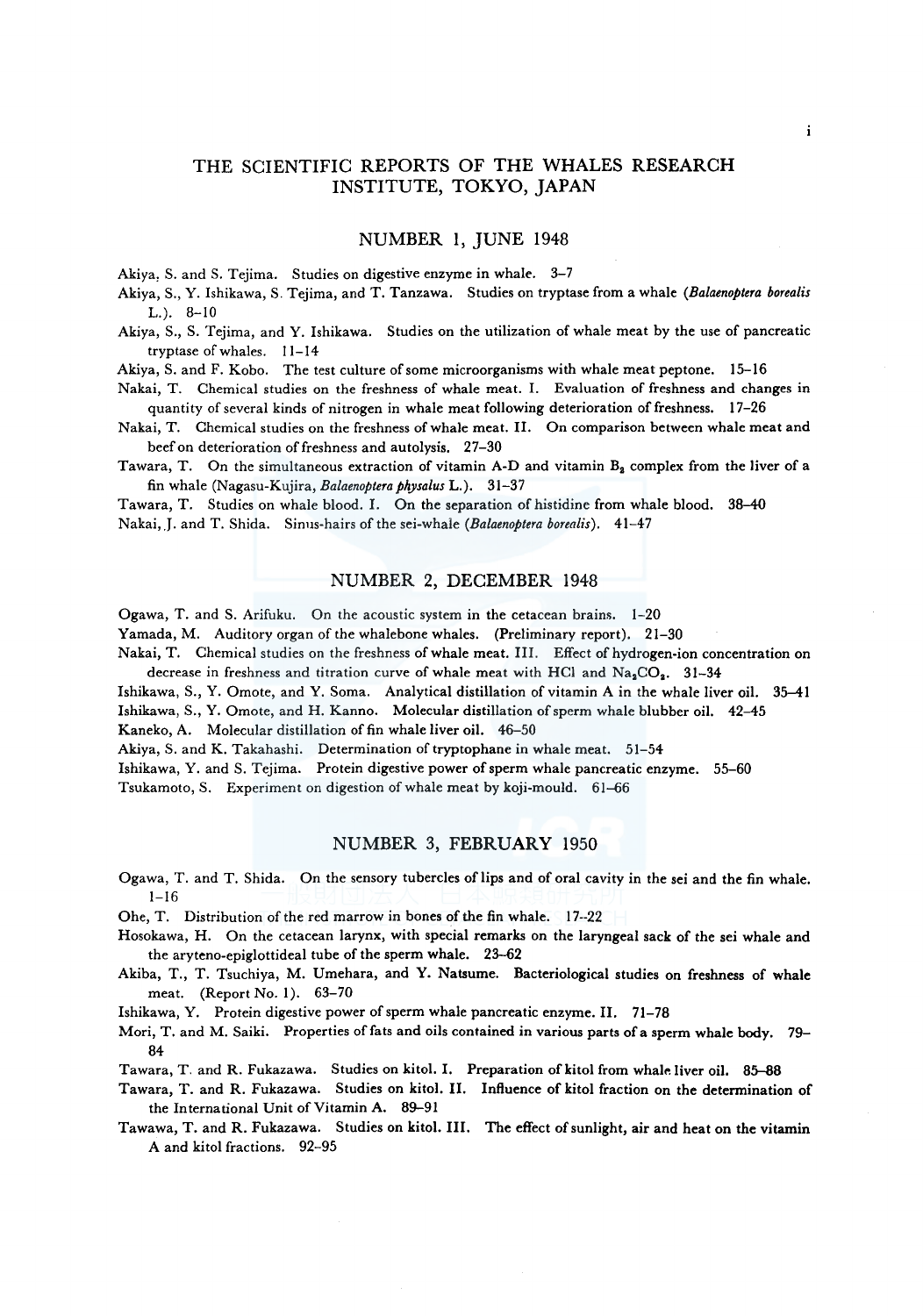Tawara, T. On the respiratory pigments of whale (Studies on whale blood II.). 96-101

Yoshida, M. Research on methionine in whale. 102-105

Mizue, K. Factory ship whaling around Bonin Islands in 1948. 106-118

Mizue, K. and H. Jimbo. Statistic study of foetuses of whales. 119-131

Nishiwaki, M. and K. Hayashi. Biological survey of fin and blue whales taken in the Antarctic season 1947-48 by the Japanese fleet. 132-190

### NUMBER 4, AUGUST 1950

- Omura, H. On the body weight of sperm and sei whales located in the adjacent waters of Japan. 1-13
- Omura, H. Diatom infection on blue and fin whales in the Antarctic whaling area V (the Ross Sea area).  $14 - 26$
- Omura, H. Whales in the adjacent waters of Japan. 27-113
- Nishiwaki, M. Determination of the age of Antarctic blue and fin whales by the colour changes in crystalline lens. 115-161
- Nishiwaki, M. Age characteristics in baleen plates. 162-183

Nishiwaki, M. On the body weight of whales. 184-209

## NUMBER 5, JUNE 1951

- Akiba, T., M. Umehara and Y. Natsume. Bacteriological studies on freshness of whale meat. (Report No. II.).  $1-4$
- Hosokawa, H. On the pelvic cartilages of the Balaenoptera-foetuses, with remarks on the specifical and sexual difference. 5-15
- Ohe, T. Iconography on the abdominal cavity and viscera of the Balaenoptera, with special remarks upon the peritoneal coverings. 17-39
- Akiya, S. and 0. Hoshino. Isolation of histidine from whale blood using 3,4-dichlorobenzene sulfonic acid. 41-47
- Tawara, T. and R. Fukazawa. Studies on kitol. IV. Purification of kitol by chromatographic. 49-51

Ishikawa, S., Y. Omote and H. Okuda. Substances related to vitamin A in the whale liver oil. 53-59

Ishikawa, S., Y. Omote, M. Kijima and H. Okuda. Thermal decomposition of kitol. 61-69

Mizue, K. Grey whales in the east sea area of Korea. 71-79

Mizue, K. Food of whales (In the adjacent waters of Japan). 81-90

Nishiwaki, M. and T. Ohe. Biological investigation on blue whales *(Balaenoptera musculus)* and fin whales *(Balaenoptera physalus)* caught by the Japanese Antarctic whaling fleets. 91-167

### NUMBER 6, DECEMBER 1951

Hosokawa, H. On the extrinsic eye muscles of the whale. with special remarks upon the innervation and function of the musculus retractor bulbi. 1-33

Murata, T. Histological studies on the respiratory portions of the lungs of cetacea. 35-47

Kojima, T. On the brain of the sperm whale *(Physeter catodon* L.). 49-72

Mizue, K. and T. Murata. Biological investigation on the whales caught by the Japanese Antarctic whaling fleets season 1949-50. 73-131

Nishiwaki, M. On the periodic mark on the baleen plates as the sign of annual growth. 133-152

Nishiwaki, M. and T. Hibiya. On the sexual maturity of the sperm whales (Physeter catodon) found in the adjacent waters of Japan (I). 153-165

- Nakai, T. Chemical studies on freshness of whale meat. IV. Some informations of *Archomobacter ubiquitum*  isolated from whale carcass. 167-176
- Nakai, T. and H. Ono. The effects of electric shock and fatigue on post-mortem changes in muscle. 177- 185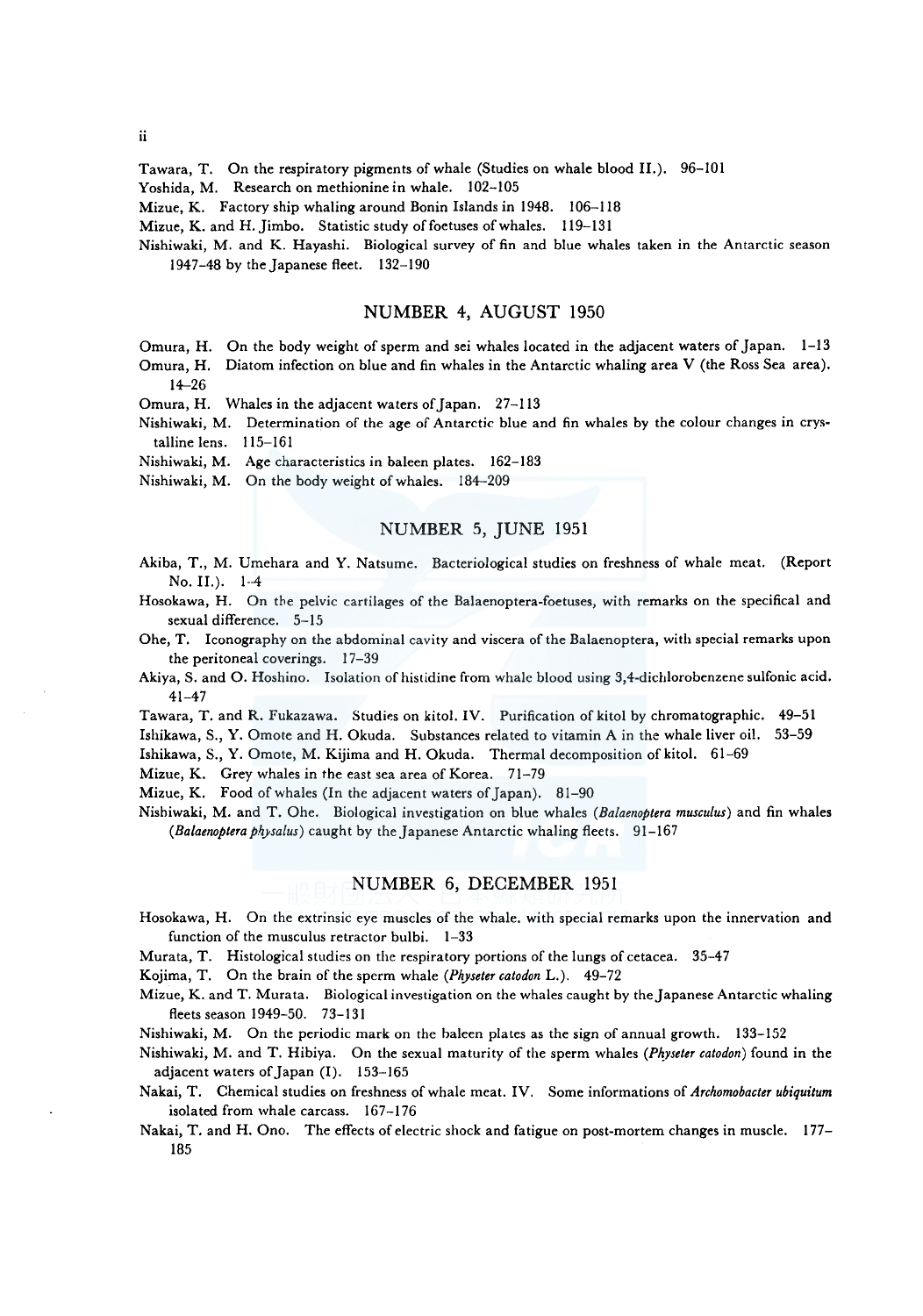- Omote, Y. Complete recovery of vitamin A from molecular distillation residue of whale-liver oil. 187- 191
- Omote, Y. Chemical structure of kitol (I). Double bonds and hydroxyl groups. 193-198
- Hirata, M. Experimental investigation on flattened head harpoon. An attempt for restraining ricochet. 199-207

# NUMBER 7, JULY 1952

- Ogawa, T. On the cardiac nerves of some cetacea, with special reference to those of *Berardius bairdii*  Stejneger. 1-22
- Akiya, S., 0. Hoshino and N. Motohashi. On an attempt to preserve whale meat freshness with 5-nitrofurfuriden aminoguanidine from decay. 23-30
- Akiya, S. and R. Sawamura. Colorimetric determination of 5-nitro-2-furfuridene aminoguanidine. 31-36
- Tomiyama, S. and M. Takao. Studies on utilization of higher fatty alcohol from sperm whale oil. 37-46
- Omote, Y. A rapid method for the separate determination of vitamin A and kitol in the whale-liver oil. 47-50

Arai, Y. and S. Sakai. Whale meat in nutrition. 51-67

- Yamaguchi, K. and K. Fujino. On the serological constitution of striped dolphin *(Prodelphinus caeruleoalbus*  (Meyen)) (I). 67-77
- Nishimoto, S., M. Tozawa and T. Kawakami, Food ofsei whales *(Balaenoptera borealis)* caught in the Bonin Island waters. 79-85
- Nishiwaki, M. On the age-determination of Mystacoceti, chiefly blue and fin whales. 87-119
- Nishiwaki, M. and T. Hibiya. On the sexual maturity of the sperm whales *(Physeter catodon)* found in the adjacent waters of Japan (II). 121-124
- Ohno, M. and K. Fujino. Biological investigation on the whales caught by the Japanese Antarctic whaling fleets, season l 950/51. 125-183

## NUMBER 8, JUNE 1953

Yamada, M. Contribution to the anatomy of the organ of hearing of whales. 1-79

- Omura, H. Biological study on humpback whales in the Antarctic whaling areas IV and V. 81-102
- Fujino, K. On the serological constitutions of the sei-, fin-, blue- and humpback-whales (I). 103-125

Ogawa, T. On the presence and disappearance of the hind limb in the cetacean embryos. 127-132

- Nishiwaki, M. and T. Yagi. On the age and the growth of teeth in a dolphin *(Prodelphinuscaeruleo-albus).*  (I). 133-146
- Kakuwa, Z., T. Kawakami and K. Iguchi. Biological investigation on the whales caught by the Japanese Antarctic whaling fleets in the 1951-52 season. 147-213
- Nishiwaki, M. Hermaphroditism in a dolphin *(Prodelphinuscaeruleo-albus).* 215-218

### NUMBER 9, JUNE 1954

- Akiya, S., 0. Hoshino and N. Motohashi. Attempt to preserve freshness of whale meat with germicides. II. 1-10
- Ogawa, T. On the musculature of the sinus venosus and its continuation with the so-called conducting system of the whale's heart. 11-35
- Yamada, M. Some remarks on the pygmy sperm whale, *Kogia.* 37-58

Yamada, M. An account of a rare porpoise, *Feresa* Gray from Japan. 59-88

Omura, H. and K. Fujino. Sei whales in the adjacent waters of Japan. II. Further studies on the external characters. 89-103

Fujino, K. On the serological constitution of the sperm- and Baird beaked-whales (I) Blood groups of the sperm- and Baird beaked-whales. 105-120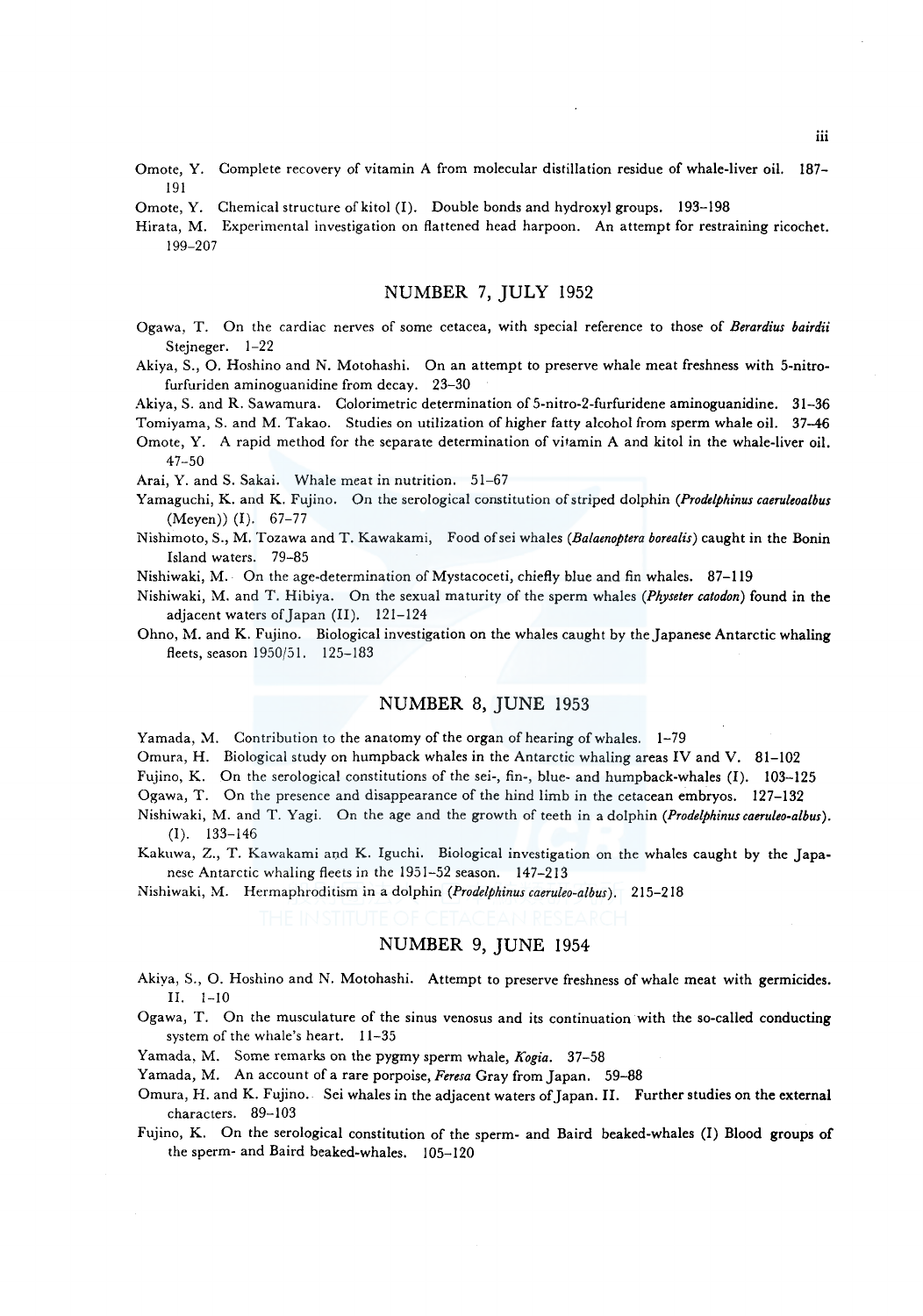- Fujino, K. On the body proportions of the fin whales *(Balaenoptera physalus* (L)) caught in the northern Pacific Ocean (I) (Preliminary report). 121-163
- Nishiwaki, M., T. Hibiya and S. Kimura. On the sexual maturity of the sei whale of the Bonin waters. 165-177
- Uda, M. Studies of the relation between the whaling grounds and the hydrographical conditions (I). 179-187

#### NUMBER 10, JUNE 1955

Hosokawa, H. Cross-sections of a 12-mm. dolphin embryo. 1-68

Nemoto, T. White scars on whales (I) Lamprey marks. 67-77

- Omura, H. and T. Nemoto. Sei whales in the adjacent waters of Japan. III. Relation between movement and water temperature of the sea. 79-87
- Omura, H., K. Fujino and S. Kimura. Beaked whale *Berardius bairdi* of Japan, with notes of *Ziphius cavirostris.* 89-132

Fujino, K. On the body weight of the sei whales located in the adjacent waters of Japan (II.) 133-141

Nishiwaki, M. On the sexual maturity of the Antarctic male sperm whale *(Physeter catodon* L.). 143-149

Ohta, K., T. Watarai, T. Oishi, Y. Ueshiba, S. Hirose, T. Yoshizawa, Y. Akikusa, M. Sato and K. Okano, Composition of fin whale milk. 151-167

### NUMBER 11, JUNE 1956

Omura, H. and H. Sakiura. Studies on the little piked whale from the coast of Japan. 1-37

- Nishiwaki, M., T. Hibiya and S. Kimura. On the sexual maturity of the sperm whale *(Physeter catodon)*  found in the North Pacific. 39-46
- Fujino, K. On the body proportions of the sperm whales (Physeter catodon). 47-83
- Fujino, K. On the serological constitution of the fin whales II. Further studies on blood groups. 85-98 Nemoto, T. On the diatoms of the skin film of whales in the northern Pacific. 99-132
- Hoshina, T. and Y. Sugiura. On a skin disease and a nematode parasite of a dolphin, *Tursiops truncatus*  (Montagu, 1821). 133-138
- Iwai, E. Descriptions on unidentified species of dibranchiate cephalopods. I. An oegopsiden squid belonging to the genus *Architeuthis.* 139-151
- Iwai, E. Descriptions on unidentified species of dibranchiate cephalopods. II. A cranchiidae squid of the genus *Taonius.* 153-161
- Uda, M. and K. Nasu. Studies of the whaling grounds in the northern sea-region of the Pacific Ocean in relation to the meteorological and oceanographic conditions. (Part I). 163-179

Kimura, S. and T. Nemoto. Note on a minke whale kept alive in aquarium. 181-189

Ishikawa, Y. A characteristic property of whale oils concerning the absorption of gases. I. On the absorption of carbon dioxide by whale oils. 191-213

### NUMBER 12, JUNE 1957

Omura, H. Osteological study of the little piked whale from the coast of Japan. 1-21

Nishiwaki, M. Age characteristics of ear plugs of whales. 23-32

Nemoto, T. Foods of baleen whales in the northern Pacific. 33-89

Nasu, K. Oceanographic conditions of the whaling grounds in the waters adjacent to Aleutian Islands and the Bering Sea in summer of 1955. 91-101

Kimura, S. The twinning in southern fin whales. 103-125

Ichihara, T. An application of linear discriminant function to external measurements of fin whale. 127- 189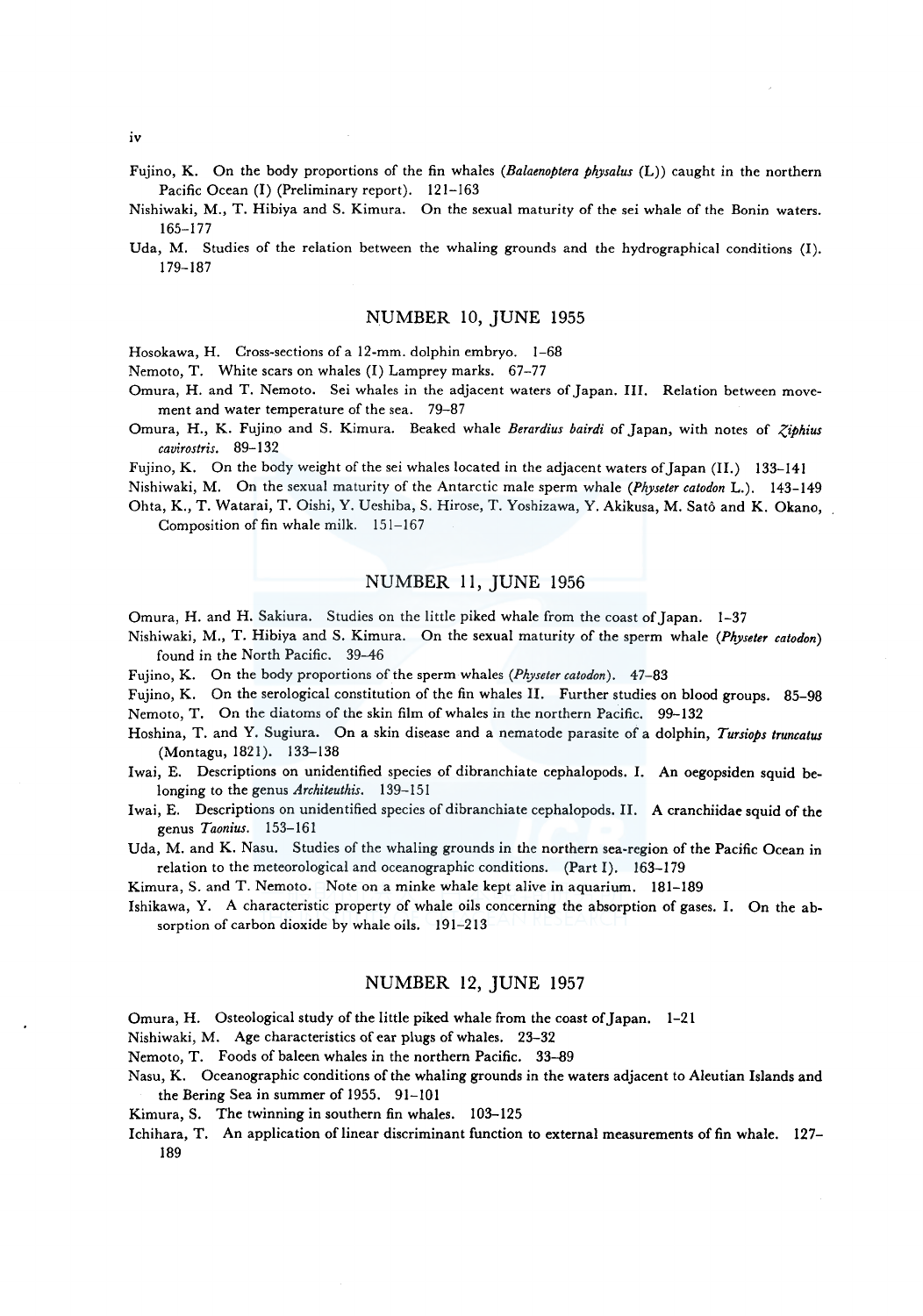Nishiwaki, M. Very small embryo of cetacea. 191-192

Nishiwaki, M. One-eyed monster of fin whale. 193-195

Ogawa, T. and T. Kamiya. A case of the cachalot with protruded rudimentary hind limbs. 197-208

- Uda, M. and A. Dairokuno. Studies of the relation between the whaling grounds and the hydrographic conditions. II. A study of the relation between the whaling grounds off Kinkazan and the boundary of water masses. 209-224
- Abe, T. Notes on fishes from the stomachs of whales taken in the Antarctic. I. *Xenocyttus nemotoi,* a new genus and new species of zeomorph fish of the subfamily *Oreosonimae* Goode and Bean, 1895. 225-233
- Tsuyuki, H. On the oils contained in various blubbers of northern elephant seal, *Mirounga angustirostris.*  235-240

### NUMBER 13, SEPTEMBER 1958

Omura, H. North Pacific right whale. 1-52

Nishiwaki, M. and T. Kamiya. A beaked whale *Mesoplodon* stranded at Oiso Beach, Japan. 53-83

- Nishiwaki, M. and C. Handa. Killer whales caught in the coastal waters off Japan for recent 10 years. 85-96
- Ohsumi, S. (Kimura), M. Nishiwaki and T. Hibiya. Growth of fin whale in the northern Pacific. 97- 133

Nishiwaki, M., T. Hibiya and S. Ohsumi (Kimura). Age study of sperm whale based on reading of tooth laminations. 135-153

- Nishiwaki, M., T. Ichihara and S. Ohsumi (Kimura). Age studies of fin whale based on ear plug. 155- 169
- Fujino, K. On the serological constitution of fin whale. III. Human B blood group substances in erythrocytes and some notes on anti-fin Ju specific antibodies. 171-184

Nemoto, T. *Cocconeis* diatoms infected on whales in the Antarctic. 185-191

Nemoto, T. and K. Nasu. *Thysanoessa macrura* as a food of baleen whales in the Antarctic. 193-199

Ichihara, T. Gray whale observed in the Bering Sea. 201-205

Ohsumi, S. (Kimura). A descendant of Moby Dick or a white sperm whale. 207-209

Nasu, K. Deformed lower jaw of sperm whale. 211-212

Omura, H. Note on embryo of Baird's beaked whale. 213-214

Uda, M. and N. Suzuki. Studies of the relation between the whaling grounds and the hydrographic conditions. III. The averaged conditions of the whaling grounds and their trends of variation during 1946-55. 215-229

Seki, Y. Observations on the spinal cord of the right whale. 231-251

- Kamiya, T. How to count the renculi of the cetacean kidneys, with special regard to the kidney of the right whale. 253-267
- Hosokawa, H. and T. Sekino. Comparison of the size of cells and some histological formations between whales and man. 269-301

Ogawa, T., T. Tsunoda and M. Osawa. Amino acid composition of whale meat. 303-307

- Ishikawa, Y. A characteristic property of whale oils concerning the absorption of gases. II. On the absorption of nitrogen by whale oils. 309-321
- Tsuyuki, H. Component fatty acids of northern elephant seal oil. 323-332

### NUMBER 14, SEPTEMBER 1959

Omura, H. Bryde's whale from the coast of Japan. 1-33

Nishiwaki, M. and T. Kamiya. *Mesoplodon stejenegeri* from the coast of Japan. 35-48

Nishiwaki, M. Humpback whales in Ryukyuan waters. 49-87

Cushing, John E., K. Fujino and K. Takahashi. Glycerol-freezing technique as an aid in blood typing of whales. 89-100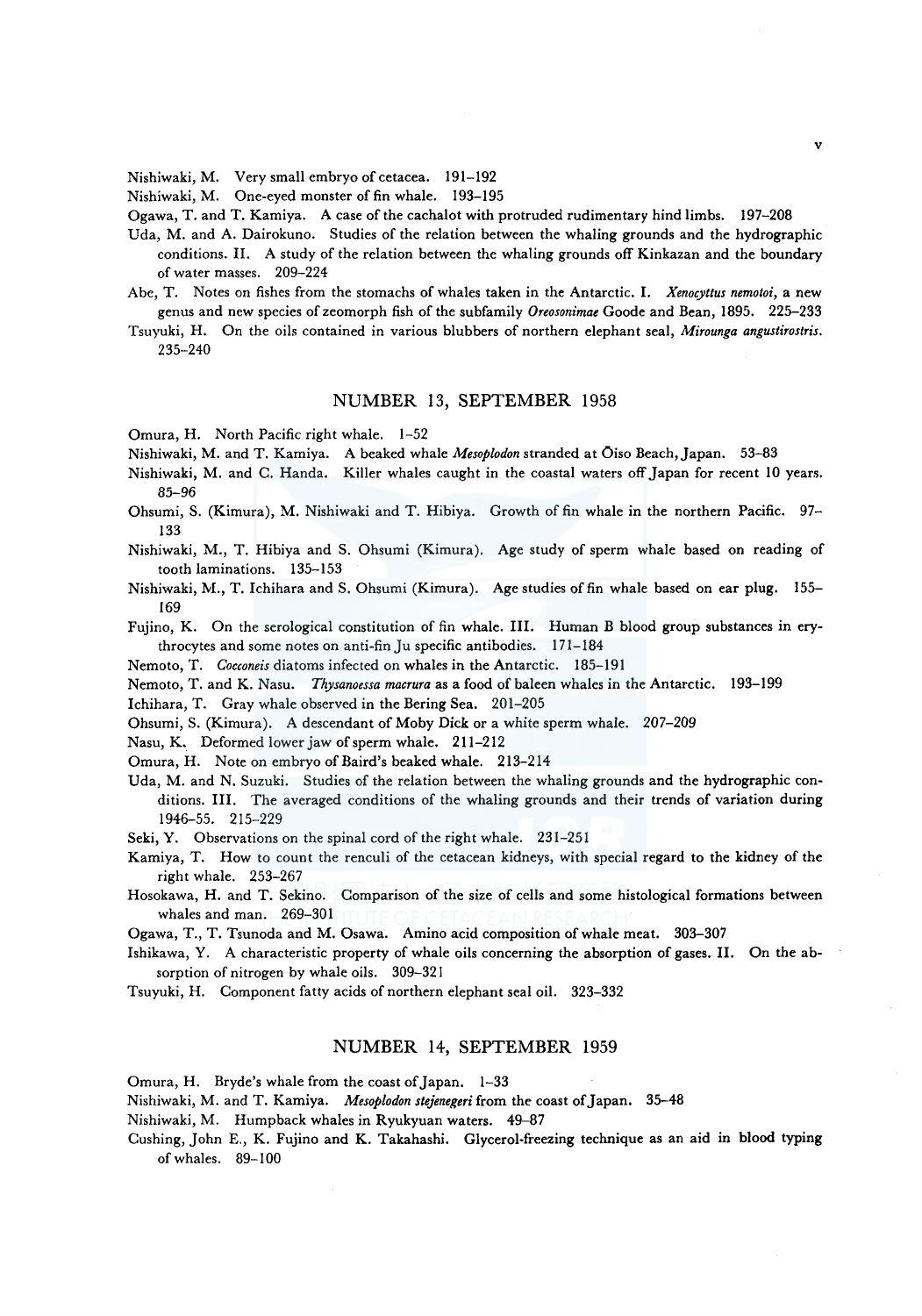vi

- Fujino, K. and John E. Cushing. Blood typing of dried whale erythrocytes with 1311 labelled antibody. 101-106
- Ichihara, T. Formation mechanism of ear plug in baleen whales in relation to glove-finger. 107-135
- Nasu, K. Surface water condition in the Antarctic whaling Pacific area in 1956-57. 137-143
- Ohsumi, S. (Kimura). A deformed fin whale foetus. 145-147
- Nemoto, T. Food of baleen whales with reference to whale movements. 149-290
- Yamada, M. and F. Yoshizaki. Osseous labyrinth of cetacea. 291-304
- Nakai, T. Distribution of amino acid in proteins from various parts of whale body. 305-326

## NUMBER 15, NOVEMBER 1960

Nishiwaki, M. Ryukyuan humpback whaling in 1960. 1-16

- Ohsumi, S. Relative growth of the fin whale, *Balaenoptera ph\_vsalus* (Linn.). 17-84
- Fujino, K. Immunogenetic and marking approaches to identifying subpopulations of the North Pacific whales. 85-142
- Nasu, K. Oceanographic investigation in the Chukchi Sea during the summer of 1958. 143-158
- Tokita, K. and ECG Research Group. Electrocardiographical studies on bottlenosed dolphin *(Tursiops truncatus).* 159-165

## NUMBER 16, MARCH 1962

Omura, H. Bryde's whale occurs on the coast of Brazil. 1-5

Omura, H. Further information on Bryde's whale from the coast of Japan. 7-18

Nishiwaki, M. Ryukyuan whaling in 1961. 19-28

Nemoto, T. A secondary sexual character of fin whales. 29-34

Omura, H., M. Nishiwaki, T. Ichihara and T. Kasuya. Osteological note of a sperm whale. 35-45

Ichihara, T. Prenatal dead foetus of baleen whales. 47-60

Nishiwaki, M. *Mesoplodon bowdoini* stranded at Akita Beach, Sea of Japan. 61-77

Nishiwaki, M. Observation on two mandibles of *Mesoplodon.* 79-82

Sinclair, John. An early dolphin embryo *(Stenella caeruleoalbus)* in serial sections. 83-87

Nemoto, T. Food of baleen whales collected in recent Japanese Antarctic whaling expeditions. 89-103 Uda, M. Subarctic oceanography in relation to whaling and salmon fisheries. 105-119

### NUMBER 17, FEBRUARY 1963

- Nishiwaki, M., S. Ohsumi and T. Maeda. Change of form in the sperm whale accompanied with growth. 1-14
- Ohsumi, S., T. Kasuya and M. Nishiwaki. The accumulation rate of dentinal growth layers in the maxillary tooth of the sperm whale. 15-35
- lchihara, T. Photometric method for counting laminae in ear plug of baleen whale. 37-48

Yoshikawa, T. and T. Suzuki. The lamination of the masseter of the humpback whale. 49-52

Fujino, K. Intra-uterine selection due to maternal-foetal in compatibility of blood type in the whales. 53-65

Cushing, John E., K. Fujino and N. Calaprice. The Ju blood typing system of the sperm whale and specific soluble substances. 67-77

Nemoto, T. New records of sperm whales with protruded rudimentary hind limbs. 79-81

Nemoto, T. and K. Nasu. Stones and other aliens in the stomachs of sperm whales in the Bering Sea. 83-91

Nishiwaki, M. Taxonomical consideration on genera of *Delphinidae.* 93-103

Nasu, K. Oceanography and whaling ground in the subarctic region of the Pacific Ocean. 105-155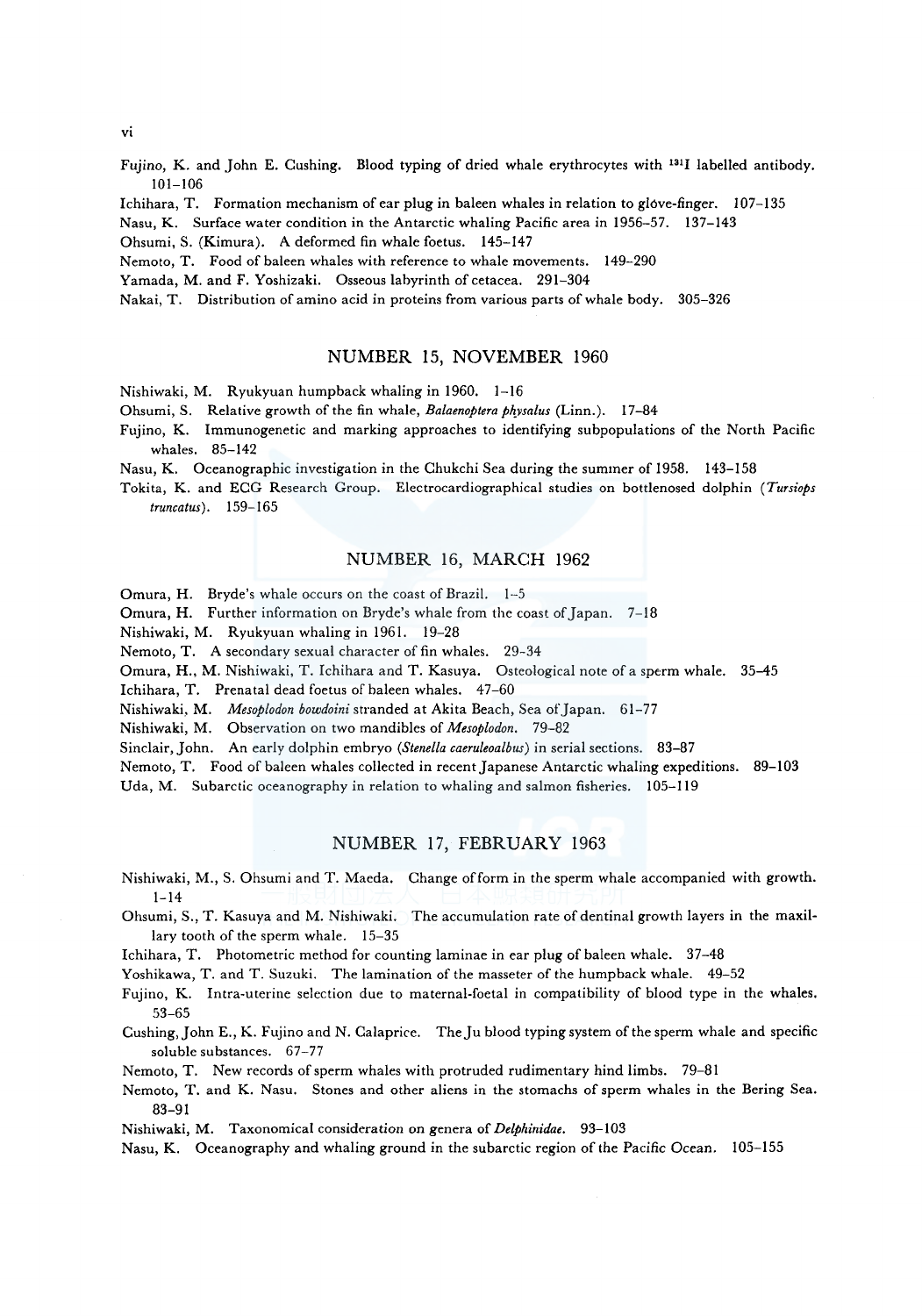- Nemoto, T. Some aspects of the distribution of *Ca/anus cristatus* and *C. plumchrus* in the Bering and its neighbouring waters, with reference to the feeding of baleen whales. 157-170
- Tsuyuki, H. and U. Naruse. Studies on the oil of black right whale in the northern Pacific Ocean. 171- 190
- Yagi, T., M. Nishiwaki and M. Nakajima. A preliminary study on the method of time marking with leadsalt and tetracycline on the teeth of northern fur seal. 191-195

### NUMBER 18, MARCH 1964

Fujino, K. Fin whale subpopulations in the Antarctic whaling areas II, III and IV. 1-27

Ichihara, T. Prenatal development of ear plug in baleen whales. 29-48

- Ohsumi, S. Examination on age determination of the whale. 49-88
- Nemoto, T. School of badeen whales in the feeding areas. 89-110.
- Okutani, T. and Nemoto, T. Squids as the food of sperm whales in the Bering Sea and Alaskan Gulf. 111-122
- Ohsumi, S. Comparison of maturity and accumulation rate of corpora albicantia between the left and right ovaries in cetacea. 123-148
- Omura, H. A systematic study of the hyoid bones in the baleen whales. 149-170
- Nishiwaki, M. Revision of the article " Taxonomical consideration on genera of *Delphinidae*" in No. 17. 171-172
- Tsuyuki, H. and U. Naruse. Studies on the lipids in brain of black right whale in the northern Pacific Ocean. 173-180

# NUMBER 19, APRIL 1965

Ohsumi, S. Reproduction of the sperm whale in the north-west Pacific. 1-35

Kasuya, T. and T. Ichihara. Some informations on minke whales from the Antarctic. 37-43

Nemoto, T. and T. Kasuya. Foods of baleen whales in the Gulf of Alaska of the North Pacific. 45-51

- Nishiwaki, M., M. Nakajima and T. Kamiya. A rare species of dolphin *(Stene/la attenuata)* from Arari, Japan. 53-64
- Nishiwaki, M., T. Kasuya, T. Tobayama, T. Kamiya and M. Nakajima. *Feresa attenuata* captured at the Pacific Coast of Japan in 1963. 65-90
- Nakajima, M. and M. Nishiwaki. The first occurrence ofa porpoise *(Electra electra)* in Japan. 91-104

Hosokawa, H. and T. Kamiya. Sections of the dolphin's head *(Stene/la caeruleoalba).* 105-133

Ohsumi, S. A dolphin *(Stene/la caeruleoalba)* with protruded rudimentary hind limbs. 135-136

# NUMBER 20, SEPTEMBER 1966

- Ohsumi, S. Sexual segregation of the sperm whale in the North Pacific.  $1-16$
- Ichihara, T. Criterion for determining age of fin whale with reference to ear plug and baleen plate. 17- 82
- Kasuya, T. Caryotype of a sei whale. 83-88
- Kasuya, T. and S. Ohsumi. A secondary sexual character of the sperm whale. 89-94
- Nishiwaki, M. and K. S. Norris. A new genus, *Peponocephala,* for the odontoceti cetacean species *Electra electra.* 95-100
- Nishiwaki, M., M. Nakajima and T. Tobayama. Preliminary experiments for dolphin marking. 101- 107
- Nemoto, T. *Thysanoessa* euphausiids, comparative morphology, allomorphosis and ecology. 109-155

Nasu, K. Fishery oceanographic study on the baleen whaling grounds. 157-210

Ichihara, T. and M. Nishiwaki. External measurements and weight of a southern elephant seal. 211-212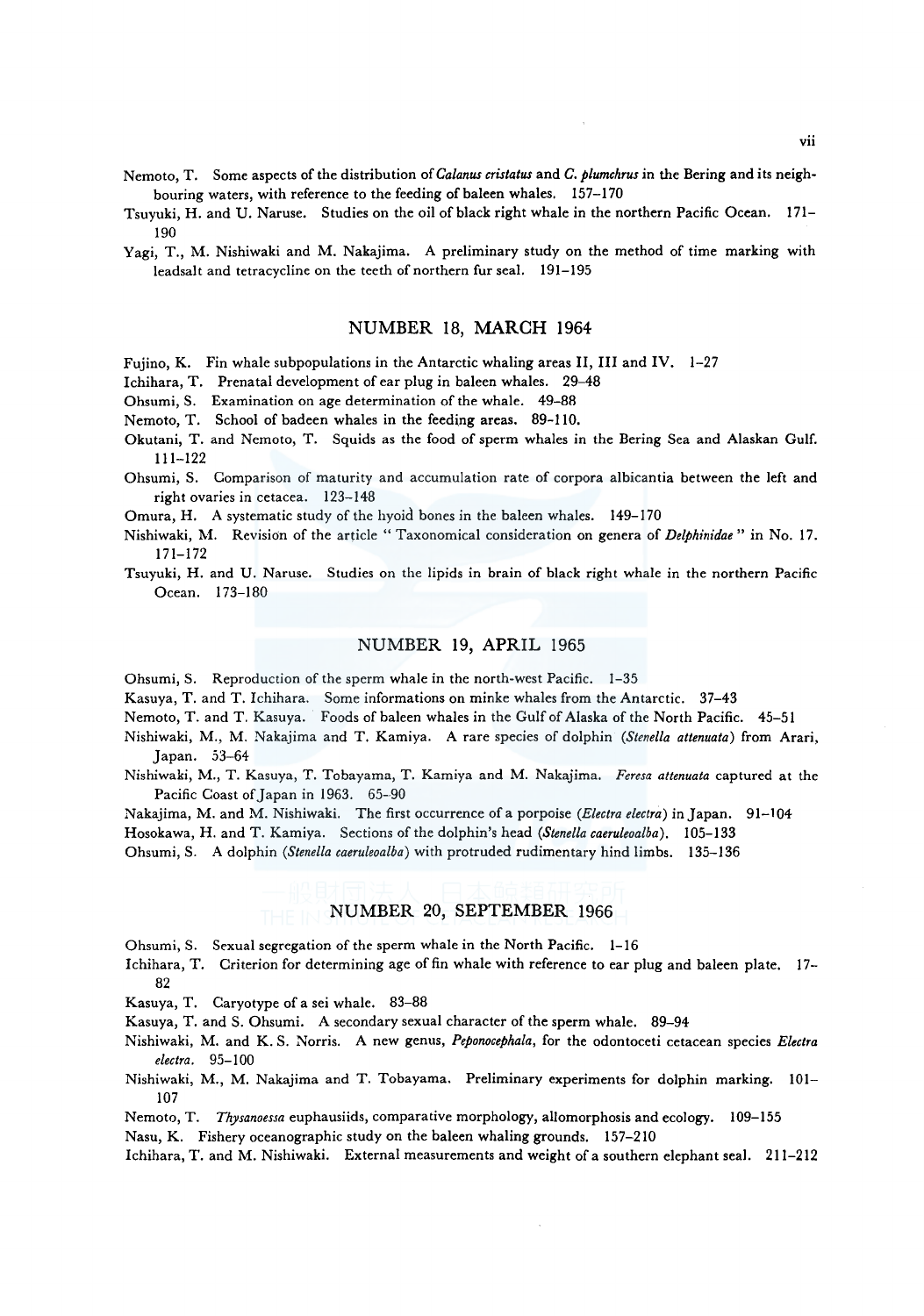Tsuyuki, H. and S. Itoh. Studies on the oils contained in blubber of a southern elephant seal. 213-221

### NUMBER 21, JUNE 1969

Omura, H., S. Ohsumi, T. Nemoto, K. Nasu and T. Kasuya. Black right whales in the North Pacific. 1-78

Nishiwaki, M. and Y. Hasegawa. The discovery of the right whale skull in the Kisagata shell bed. 79-84 Ohsumi, S. Occurrence and rupture of varginal band in the fin, sei, and blue whales. 85–94

Hosokawa, H., S. lgarashi. T. Kamiya and K. Hirosawa. Morphological characteristics and myelinization of acoustic system in the dolphins *(Stenella caeruleoalba).* 95-123

Mol, T. and P.J.H. van Bree. A short contribution to the history of whaling in Japan during the 17th century. 125-129

Tsuyuki, H. and S. Itoh. Fatty acid composition of finless porpoise oil. 131-135.

Tsuyuki, H. and S. Itoh. Fatty acid composition of many toothed pilot whale oil. 137-141

# NUMBER 22, JUNE 1970

- Omura, H., T. lchihara and T. Kasuya. Osteology of pygmy blue whale with additional information on external and other characteristics. 1-27
- Nishiwaki, M. and T. Kasuya. Recent record of gray whale in the adjacent waters of Japan and a consideration on its migration. 29-37
- Kasuya, T. and D. W. Rice. Note on baleen plates and on arrangement of parasitic barnacles of gray whale. 39-43

Nishiwaki, M. and T. Kasuya. A Greenland right whale caught at Osaka Bay. 45-62

Nasu, K. and Y. Masaki. Some biological parameters for stock assessment of *the* Antarctic sei whale. 63-74

Ohsumi, S., Y. Masaki and A. Kawamura, Stock of the Antarctic minke whale. 75-125

- Kawamura, A. Food ofsei whale taken by Japanese whaling expeditions in the Antarctic season 1967/68. 127-152
- Nemoto, T. and K. I. Yoo. An amphipod, *Parathemisto gaudichaudii* as a food of the Antarctic sei whale. 153-158
- Tobayama, T., S. Uchida and M. Nishiwaki. Twin foetuses from a blue white dolphin. 159-162

Machida, S. A sword-fish sword found from a North Pacific sei whale. 163-164

Tsuyuki, H. and S. I toh. Fatty acid components of black right whale oil by gas chromatography. 165-170

### NUMBER 23, SEPTEMBER 1971

Ohsumi, S. Some investigations on the school structure of sperm whale. 1-25

Kawamura, A. Influence of chasing time to stomach contents of baleen and sperm whales. 27-36

Kasuya, T. Consideration of distribution and migration of toothed whales off the Pacific coast of Japan based upon aerial sighting record. 37-60

Omura, H. A comparison of the size of vertebrae among some species of the baleen whales with special reference to whale movements. 61-69

Omura, H., M. Nishiwaki and T. Kasuya. Further studies on two skeletons of the black right whale in the North Pacific. 71-81

Nishiwaki, M. and T. Kasuya. Osteological note of an Antarctic sei whale. 83-89

Hosokawa, H. and T. Kamiya. Some observations on the cetacean stomachs, with special considerations on the feeding habits of whales. 91-101

Lugassy, A. A., E. Korostoff and J. L. Rabinowits. Influence of incremental lines upon the compressive strength of sperm whale dentin. 103-110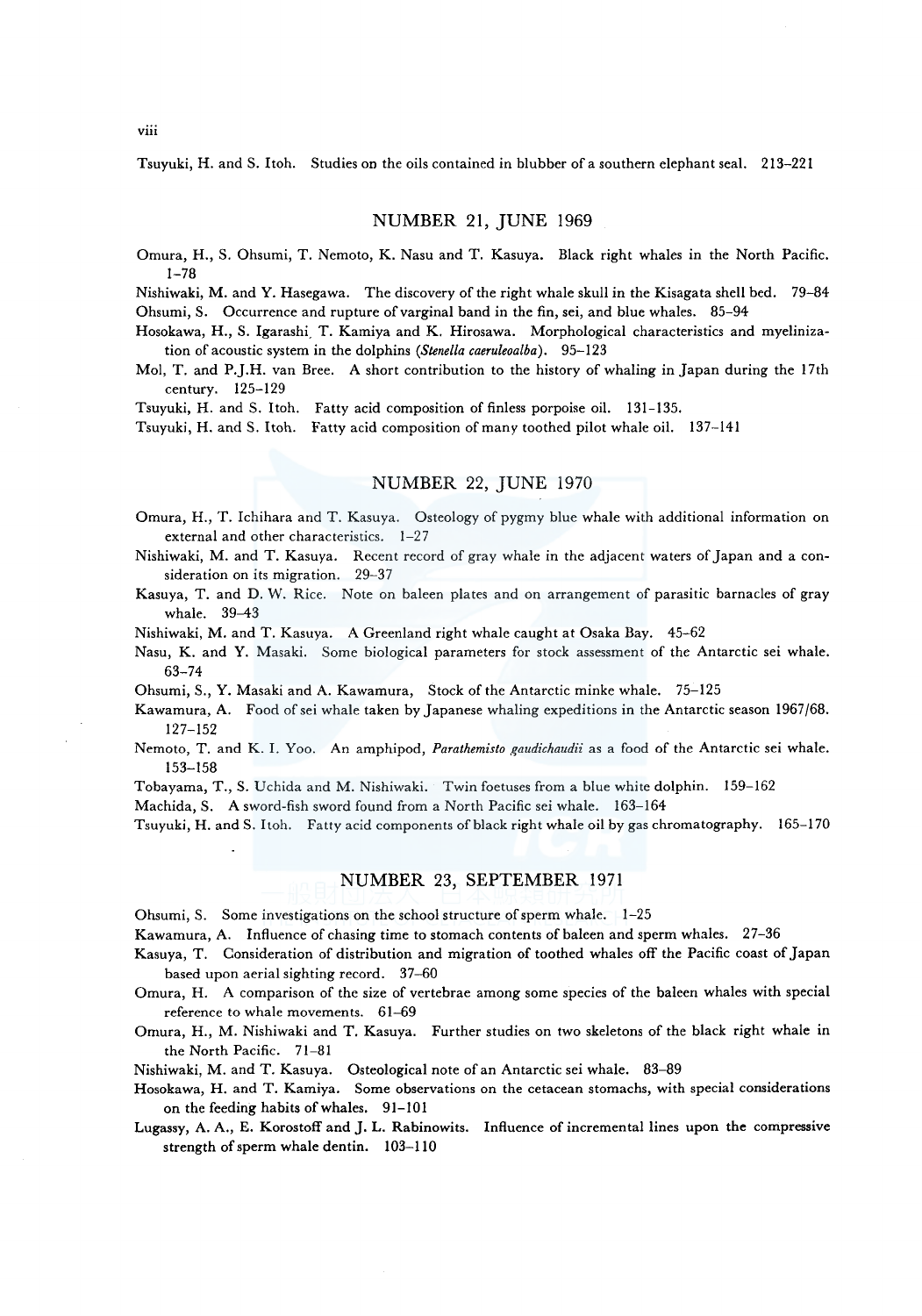- Nishiwaki, M. and N. Oguro. Baird's beaked whales caught on the coast of Japan in recent 10 years. 111-122
- Mizue, K., M. Nishiwaki and A. Takemura. The underwater sound of Ganges river dolphins *(Platanista gangetica).* 123-128
- Kasuya, T. and M. Nishiwaki. First record of *Mesoplodon densirostris* from Formosa. 129-137
- Kawamura, A. and K. Kashita. A rare double monster of dolphin, *Stenella caeruleoalba.* 139-140
- Tsuyuki, H. and S. Itoh. Fatty acid components of Ganges river dolphin oil. 141-147

### NUMBER 24, NOVEMBER 1972

- Omura, H. An osteological study of the Cuvier's beaked whale, *Ziphius cavirostris*, in the northwest Pacific. 1-34
- Nishiwaki, M. and N. Oguro. Catch of the Cuvier's beaked whales off Japan in recent years. 35-41
- Nishiwaki, M., T. Kasuya, K. Kureha and N. Oguro. Further comments of *Mesoplodon gingkodens.* 43-56 Kasuya, T. Growth and reproduction of *Stenella caeruleoalba* based on the age determination by means of
- dentinal growth layers. 57-79
- Kasuya, T. and N. Oguro. A new tagging method of dolphins. 81-85
- Kasuya, T. Some informations on the growth of the Ganges dolphin with a comment on the Indus dolphin. 87-108
- Kasuya, T. and A.K.M. Aminul Haque. Some informations on the distribution and seasonal movement of the Ganges dolphin. 109-115
- Tsuyuki, H. and S. Itoh. Fatty acid component of various blubber oil of Ganges River dolphin. 117-125
- Naito, Y. and M. Nishiwaki. The growth of two species of the harbour seal in the adjacent waters of Hokkaido. 127-144
- Ichihara, T. and K. Yoshida. Diving depth of northern fur seals in the feeding time. 145-148

## NUMBER 25, SEPTEMBER 1973

- Kasuya, T. Systematic consideration of recent toothed whales based on the morphology of tympanoperiotic bone. 1-103
- Omura, H. A review of pelagic whaling operations in the Antarctic based on the effort and catch data in 10° squares of latitude and longitude. 105-203
- Nasu, K. Results of whale sighting by Chiyoda Maru No. 5 in the Pacific sector of the Antarctic and Tasman Sea in the 1966/67 season. 205-217
- Kawamura, A. Food and feeding of sei whale caught in the waters south of 40°N in the North Pacific. 219-236
- Ohsumi, S. Find of marlin spear from the Antarctic minke whales. 237-239
- Seki, Y. An anatomical study on the lower extension of the dorasl vagal nucleus to the upper cervical cord in the sperm whale. 241-249
- Tobayama, T., M. Nishiwaki and H. C. Yang. Records of the Fraser's Sarawak dolphin *(lagmodelphis hosei)* in the western North Pacific. 251-263
- Miyazaki, N., T. Kusaya and M. Nishiwaki. Food of *Stene/la caeruleoalba.* 265-275
- Nishiwaki, M. Possible vestigial teats of killer whale. 277-278
- Williamson, G. R. Counting and measuring baleen and ventral grooves of whales. 279-292
- Tsuyuki, H. and S. Itoh. Fatty acid component of blubber oil of Amazon River dolphin. 293-299
- Naito, Y. Comparison in colour pattern of two species of harbour seal in adjacent waters of Hokkaido. 301-310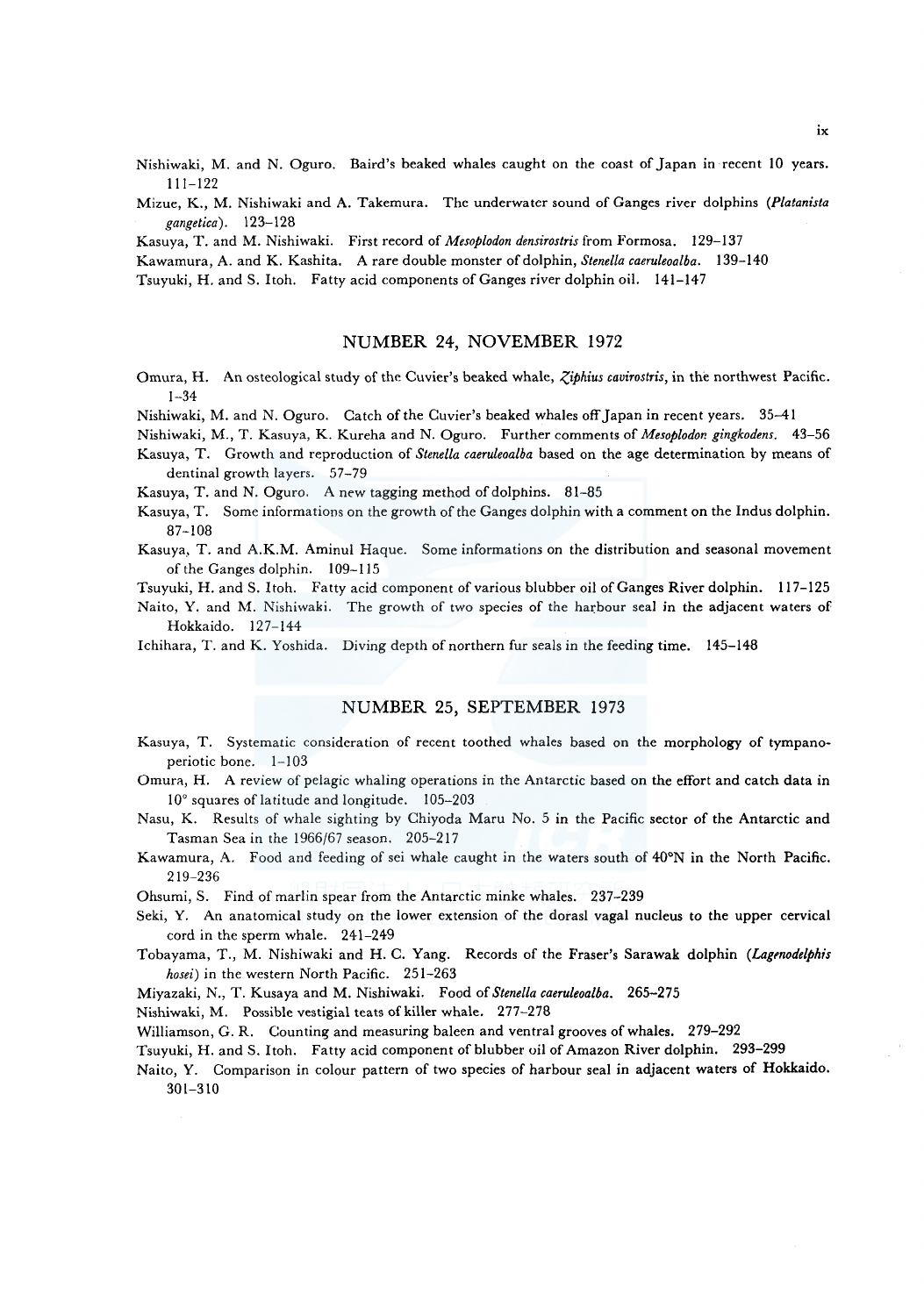### NUMBER 26, NOVEMBER 1974

Omura, H. Possible migration route of the gray whale on the coast of Japan. 1-14

Satake, Y. and H. Omura. A txonomic study of the minke whale in the Antarctic by means ofhyoid bone. 15-24

Kawamura, A. Food and feeding ecology in the southern sei whale. 25-144

McCann, C. Body scarring on cetacea-odontocetes. 145-155

- Kasuya, T., N. Miyazaki and W. H. Dawbin. Growth and reproduction of *Stenella allenuata* in the Pacific coast of Japan. 157-226
- Miyazaki, N., T. Kasuya and M. Nishiwaki. Distribution and migration of two species of *Stenella* in the Pacific coast of Japan. 227-243

Kamiya, T. and P. Pirlot. Brain morphogenesis in *Stenella coeruleoalba.* 245-253

Castello, H. P., A. P. Tomo and J. S. Panizza. First Antarctic record of a killer whale stranding. 255-258

Kamiya, T. and N. Miyazaki. A malformed embryo of *Stene/la coeruleoalba.* 259-263

Kamiya, T. and F. Yamasaki. Organ weights of *Pontoporia blainviUei* and *Platanista gangetica* (Platanistidae). 265-270

Machida, S. Surface temperature field in the Crozet and Kerguelen whaling grounds. 271-287

Machida, S. The voyage of the Konan Maru No. 16 to the Antarctic whaling grounds. 289-302

Itoh, S. and H. Tsuyuki. Fatty acid component of different blubber oil of finless porpoise. 303-306

Itoh, S. and H. Tsuyuki. Fatty acid component of Senegal manatee fats. 309-311

Naito, Y. The hyoid bones of two kinds of harbour seals in the adjacent waters of Hokkaido. 313-320

### NUMBER 27, SEPTEMBER 1975

Omura, H. Osteological study of the minke whale from the Antarctic. 1-36

Williamson, G. R. Minke whales off Brazil. 37-59

Kawamura, A. A consideration on an available source of energy and its cost for locomotion in fin whales with special reference to the seasonal migrations. 61-79

Kasuya, T. and M. Nishiwaki. Recent status of the population of Indus dolphin. 81-94

Kasuya, T. Past occurrence of *Globicephala melaena* in the western North Pacific. 95-108

McCann, C. A study of the genus *Berardius* Duvernoy. 111-137

Nishiwaki, M. and K. Kureha. Strange organ in the anal region of the finless porpoise. 139-140

Machida. S. Distribution of sperm whale catches in the southern Indian Ocean. 141-159

### NUMBER 28, OCTOBER 1976

Kawamura, A. and Y. Satake. Preliminary report on the geographical distribution of the Bryde's whale in the North Pacific with special reference to the structure of the filtering apparatus. 1-35

Pivorunas, A. A mathematical consideration on the function of baleen plates and their fringes. 37-55

Omura, H. and T. Kasuya. Additional information on skeleton of the minke whale from the Antarctic. 57-68

Omura, H. A skull of the minke whale dug out from Osaka. 69-72

Kasuya, T. Reconsideration of life history parameters of the spotted and striped dolphins based on cementa\ layers. 73-106

McCann, C. Notes on the foetal skull of *Mesoplodon stejnegeri.* 107-117

- Gianuca, N. M. and H. P. Castello. First record of the southern bottlenose whale, *Hyperoodon planifrons*  from Brazil. 119-126
- Brownell, R. L. Jr., L. A. Aguayo and N. D. Torres. A Shepherd's beaked whale, *Tasmacetus shepherdi,* from the eastern South Pacific. 127-128

Brownell, R. L. Jr. and R. Praderi. Records of the delphinid genus *Stene/la* in western South Atlantic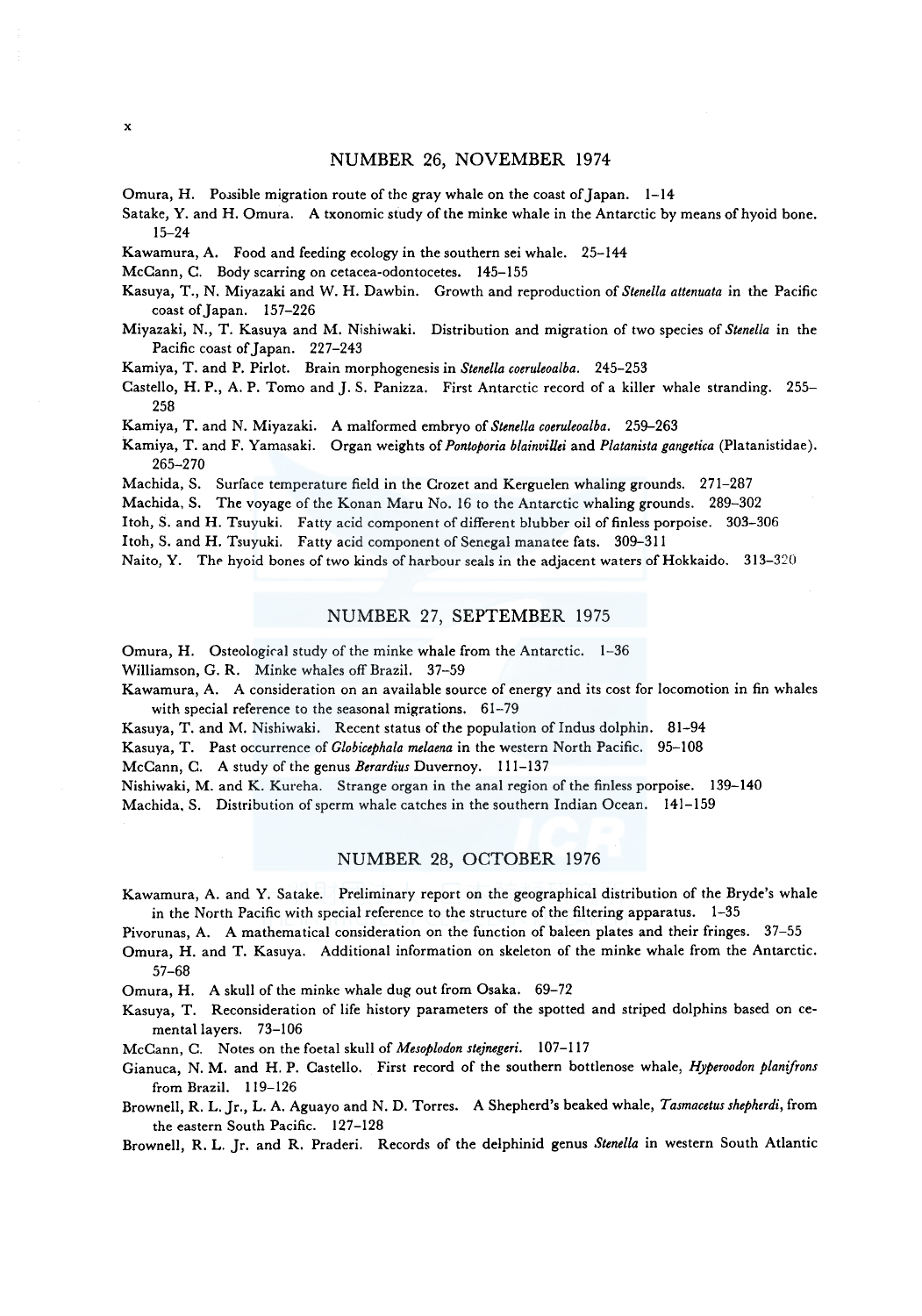waters. 129-135

- Yamasaki, F., H. Satomi and T. Kamiya. An observation on the papillary projections at the lingual margin in the striped dolphin. 137-140
- Kasuya, T. and N. Miyazaki. An observation of epimeletic behavior of *Lagenorhyncus obliquidens.* 141- 143
- Kawakami, T. Squids found in the stomach of sperm whales in the north western Pacific. 145-151
- Leung, Y. M. Life cycle of *qvamus scammoni* (Amphipoda: Cyamidae), ectoparasite of gray whale, with a remark on the associated species. 153-160
- Kagei, N., T. Tobayama and Y. Nagasaki. On the helminthum of Franciscana, *Pontoporia blainvillei.*  161-166
- Tsuyuki, H. and S. Itoh. Fatty acid component of lipid of *Euphausia superba.* 167-174
- Naito, Y. The occurrence of the phocid seals along the coast of Japan and possible dispersal of pups. 175- 185
- Naito, Y. and M. Oshima. The variation in the development of pelage of the ribbon seal with reference to the systematics. 187-197

### NUMBER 29, DECEMBER 1977

Kasuya, T. Age determination and growth of the Baird's beaked whale with a comment on the feta! growth rate. 1-20

Miyazaki, N. On the growth and reproduction of *Stenella coeruleoalba* off the Pacific coast of Japan. 21-48 Kawamura, A. On the food of Bryde's whales caught in the South Pacific and Indian Oceans. 49-58

- Herman, L. M. and R. C. Antinoja. Humpback whales in the Hawaiian breeding waters: population and
- pod characteristics. 59-85
- Aminul Haque, A.K.M., M. Nishiwaki, T. Kasuya and T. Tobayama. Observations on the behaviour and other biological aspects of the Ganges susu, *Platanista gangetica.* 87-94
- Yamasaki, F., S. Komatsu and T. Kamiya. A comparative morphology of anal tonsils in Platanistidae. 95-100
- Nemoto, T., R. L. Brownell, Jr. and T. Ishimaru. *Coconeis* diatom on the skin of Franciscana. 101-105
- Castello, H.P. Food of a killer whale: Eagle sting-ray, *Myliobatis* found in the stomach of a stranded *Orcinus orca,* 107-111
- Nishiwaki, M. and A. Sasao. Human activities disturbing natural migration routes of whales. 113-120
- Yoshida, K., N. Baba, M. Oya and K. Mizue. On the formation and regression of corpus luteum in the northern fur seal ovaries. 121-128
- Abe, H., Y. Hasegawa and K. Wada. A note on the air-sac of ribbon seal. 129-135
- Kawamura, A. and T. Furuno. On the northern extremes of pack ice observed by whaling vessels in the summer of the Antarctic seasons 1957 /58-1962/63. 137-141

#### NUMBER 30 DECEMBER 1978

- Kasuya, T. The life history of Dall's porpoise with special reference to the stock off the Pacific coast of Japan. 1-64
- Miyazaki, N. and M. Nishiwaki. School structure of the striped dolphin off the Pacific coast of Japan. 65-116
- Clarke, R., A. Aguayo L. and S. B. del Campo. Whale observation and whale marking off the coast of Chile in 1964. 117-178
- Miyazaki, N. and S. Wada. Observation of cetacea during whale marking cruise in the western tropical Pacific, 1976. 179-196

Goodall, R. N. P. Report on the small cetaceans stranded on the coasts of Tierra de! Fuego. 197-232 Miyazaki, N. and S. Wada. Fraser's dolphin, *Lage11odelphis hosei* in the western North Pacific. 231-244 Nemoto, T. Humpback whales observed within the continental shelf waters of the eastern Bering Sea.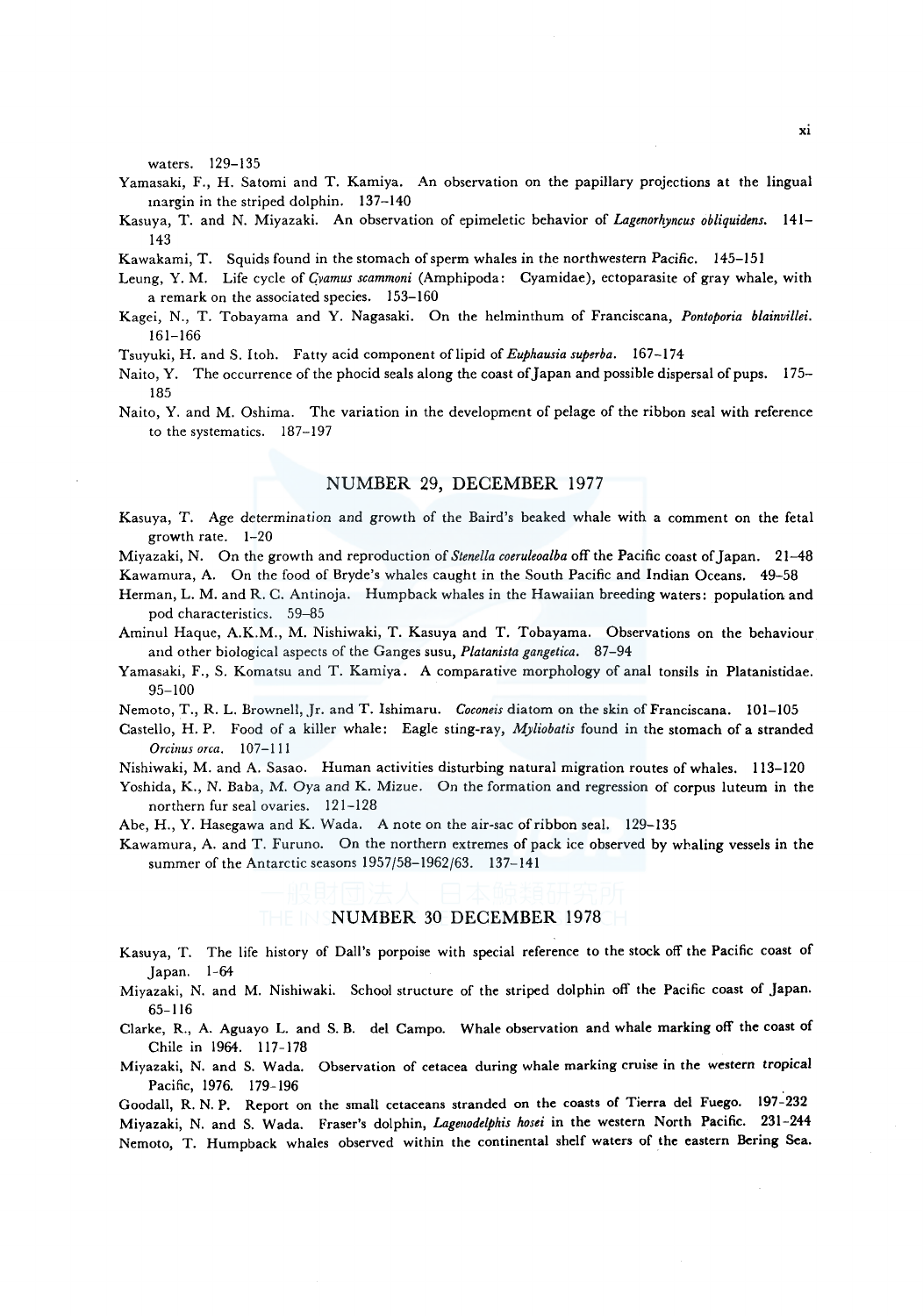245-247

- Yamamoto, Y. and H. Hiruta. Stranding of a black right whale at Kumomi, southwestern coast of Izu Peninsula. 249-251
- Klima, M. Comparison of early development of sternum and clavicle in striped dolphin and in humpback whale. 253-269
- Omura, H. Preliminary report on morphological study of pelvic bones of the minke whale from the Antarctic. 271-279
- Kamiya, T., F. Yamasaki and S. Komatsu. A note on the parathyroid glands of Ganges susu. 281-284
- Yamasaki, F., S. Komatsu and T. Kamiya. Taste buds in the pits at the posterior dorsum of the tongue of *Stenella coeruleoalba.* 285-290
- Kawamura, A. On the baleen filter area in the South Pacific Bryde's whales. 291-300
- Kasuya, T. and M. Nishiwaki. On the age characteristics and anatomy of the tusk of *Dugong dugon.*  301-310
- Kagei, N., K. Asano and M. Kihata. On the examination against the parasites of Antarctic krill, *Euphausia superba.* 311-313

### NUMBER 31, DECEMBER 1979

Kasuya, T. and K. Kureha. The population of finless porpoise in the Inland Sea of Japan, 1-44

- Kasuya, T. and R. L. Brownell Jr. Age determination, reproduction, and growth of Frnaciscana dolphin, *Po11toporia blainvillei.* 45-67
- Jurasz, C. M. and V. P. Jurasz. Feeding modes of the humpback whale, *Megaptera novaeangliae,* in southeast Alaska. 69-83
- Omura, H. and T. Kasuya. A skull of baleen whale dredged from the Inland Sea of Japan. 85-92
- Kamiya, T., T. Tobayama and M. Nishiwaki. Epidermal cyst in the neck of a killer whale. 93-94
- Major, P. F. An aggressive encounter between a pod of whales and billfish. 95-96
- Kato, H. Carotenoid colored minke whale from the Antarctic. 97-99
- Kato, H. Unusual minke whale with deformed jaw. 101-103
- Naito, Y. and S. Konno. The post breeding distributions of ice-breeding harbour seal *(Phoca largha)*  and ribbon seal *(Phoca fasciata)* in the southern sea of Okhotsk. 105-l 19
- Naito, Y. A record of the bearded seal wandering with special reference to the wandering speed. 121-123
- Miyazaki, N., K. Itano, M. Fukushima, S. Kawai and K. Honda. Metals and organochlorine compounds in the muscle of dugong from Sulawesi Island. 125-128
- Kamiya, T., S. Uchida and T. Kataoka. Organ weights of *Dugong dugon.* 129-132
- Nishiwaki, M., T. Kasuya, N. Miyazaki, T. Tobayama and T. Kataoka. Present ditribution of the dugong in the world. 133-141

### NUMBER 32, DECEMBER 1980

Kawamura, A. Food habits of the Bryde's whales taken in the South Pacific and Indian oceans. 1-23 Omura, H. Morphological study of pelvic bones of the minke whale from the Antarctic. 25-37

Hohn, A. A. Age determination and age related factors in the teeth of western North Atlantic bottlenose dolphins. 39-66

- Yonekura, M., S. Matsui and T. Kasuya. On the external characters of *Globicephala macrorhynchus* off Taiji, Pacific coast of Japan. 67-95
- Nemoto, T., P. B. Best, K. Ishimaru and H. Takano. Diatom films on whales in South African waters. 97-103

Kamiya, T. and P. Pirlot. Brain organization in *Platanista gangetica.* 105-126

Yamasaki, F., S. Komatsu and T. Kamiya. A comparative morphological study on the tongues of manatee and dugong (Sirenia). 127-144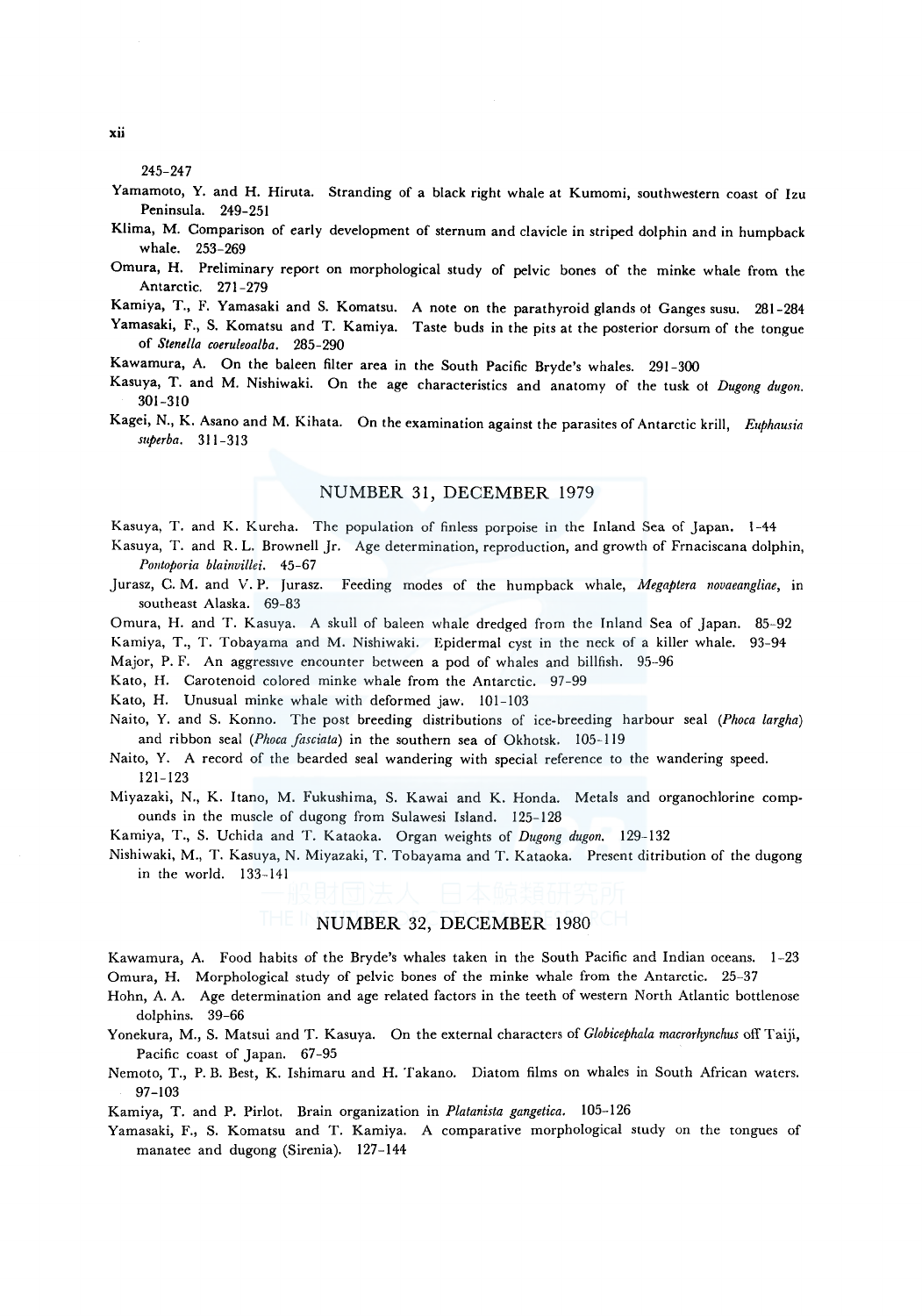Casinos, A. and *].* Bou. On a massive stranding of short-finned pilot whale, *Globicephala macrorhynchus*  Gray, 1846, on Margarita Island (Venezuela). 145-148

- Mermoz, *].* F. A brief report on the behavior of commerson's dolphin, *Cephalorhynchus commersonii,* in Patagonian shores. 149-154
- Kawamura, A. A review of food of balaenopterid whales. 155-198

Kawakami, T. A review of sperm whale food. 199-218

#### NUMBER 33, DECEMBER 1981

- Omura, H., T. Kasuya, H. Kato and S. Wada. Osteological study of the Bryde's whale from the central South Pacific and eastern Indian Ocean. 1-26
- Miyazaki, N., Y. Fujise and T. Fujiyama. Body and organ weight of striped and spotted dolphins off the Pacific coast of Japan. 27-67
- Yamasaki, F. and T. Kamiya. The stomach of the Boutu, *Inia geoffrensis:* comparison with those of other Platanistids. 69-81

Watkins, W. A. Activities and underwater sounds of fin whales. 83-117

- Omura, H. and Y. Takahashi. A pygmy sperm whale stranded at Tokaimura, Ibaragi, Japan. 119-124
- Aguilar, A., L. Jover and E. Grau. Some anomalous dispositions of the Jacobson's organ in the fin whale. 125-126

Kamiya, T., N. Miyazaki and S. Shiraga. First case of dicephaly in Odontoceti. 127-129

Ohtaishi, N. and M. Yoneda. A thirty four years old male Kuril seal from Shiretoko Pen., Hokkaido. 131-135

#### NUMBER 34, DECEMBER 1982

Sergeant, D. E. Mass strandings of toothed whales (Odontoceti) as a population phenomenon. 1-47 Nishiwaki, M. The mandible of bowhead in Kathmandu. 49-57

- Kawamura, A. Food habits and prey distributions of three rorqual species in the North Pacific Ocean. 59-91
- Zhou, K. Classification and phylogeny of the superfamily Platanistoidea, with notes on evidence of the monophyly of the cetacea. 93-108
- Nishiwaki, M. and T. Tobayama. Morphological study of the hybrid between tursiops and pseudorca. 109-121
- Kato, H. Food habits of largha seal pups in the pack ice area. 123-136

Nishiwaki, M., M. Yamaguchi, S. Shokita, S. Uchida and T. Kataoka. Recent survey on the distribution of the African manatee. 137-147

### NUMBER 35, MARCH 1984

Lowry, L. F. and K. J. Frost. Foods and feeding of bowhead whales in western and northern Alaska. 1-16 Singarajah, K. V. Observations on the occurrence and behaviour of minke whales off the coast of Brazil. 17-38

- Kato, H. Observation of tooth scars on the head of male sprem whale, as an indication of intra-sexual fightings. 39-46
- Seki, Y. Anatomical studies on the cell column located closely medial to the nucleus of the spinal root of the trigeminal nerve in the sperm and the pygmy sperm whales. 47-56
- Kasuya, T. and S. Matsui. Age determination and growth of the short-finned pilot whale off the Pacific coast of Japan. 57-91

Miyazaki, N., L. L. Jones and R. Beach. Some observations on the schools of *dalli-* and *truei-type* Dall's porpoise in the northwestern Pacific. 93-105